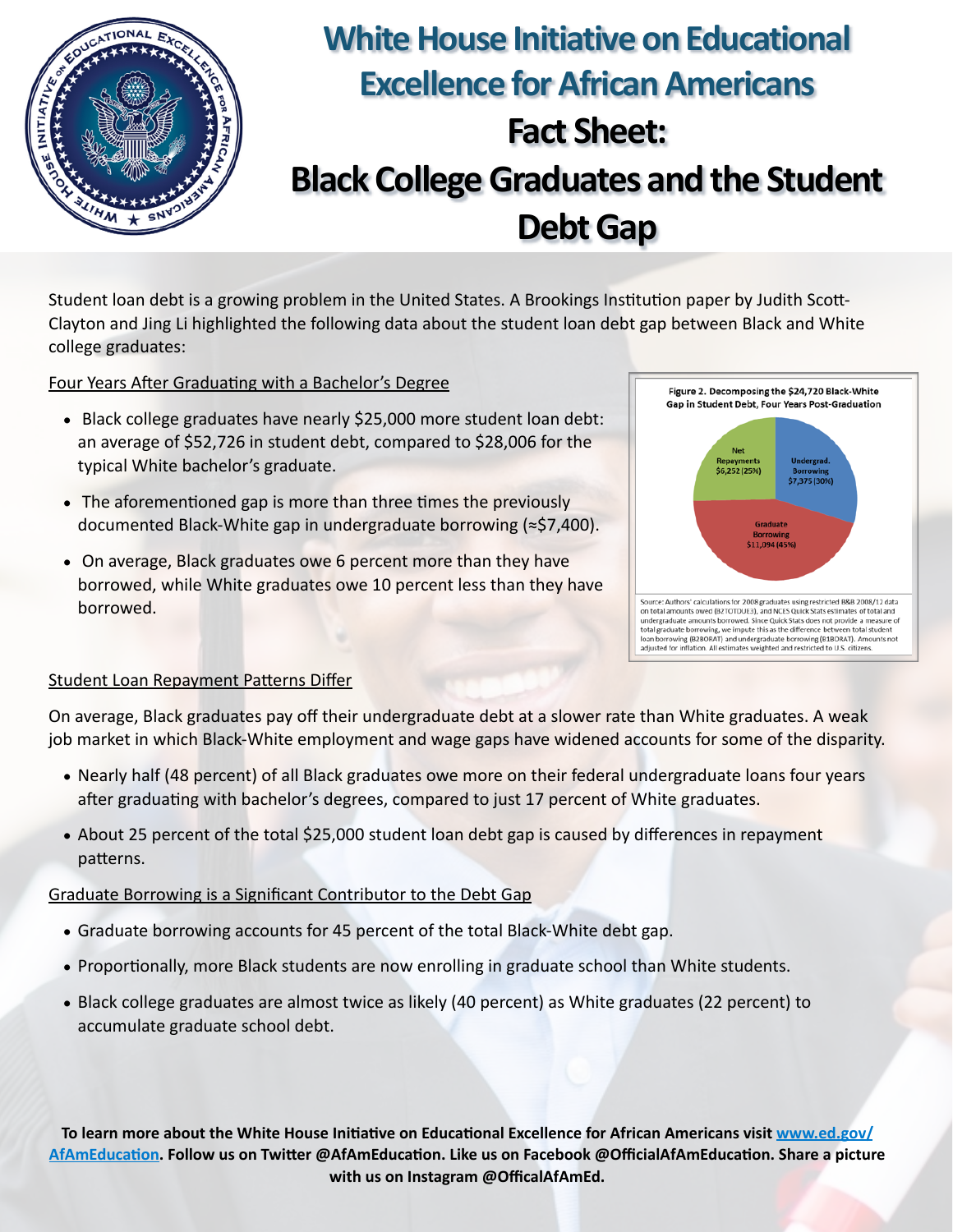# **Fact Sheet: Black College Graduates and the Student Debt Gap**

#### **Tips for Managing Student Loan Debt**

Below are four tips for managing repayment, along with several resources from Federal Student Aid (FSA) to provide additional information about the process.

#### **1) Know Your Loans**

Before you can know which payment plan to choose and which benefits are available to you, access your records to review what  $type(s)$  of loans you have, your balance, interest rates, and repayment conditions. Complete Federal Student Aid's required exit counseling to access your loan information and create a monthly budget to plan how much you will have available to put towards repayment.



You can also visit the National Student Loan Data System (NSLDS) at any time to find a complete listing of all your federal student loans, including balance and interest rates, and information for your loan servicer, who handles all billing regarding your loans. You will need an FSA ID to access your information.

If you borrowed from a non-federal or private lender, such as a bank, credit union, state student loan agency or a college or university, those loans will not be listed on the NSLDS. You can access the information on your non-federal loans through a copy of your credit report. Federal Student Aid offers the Consumer Financial Protections Bureau as a resource for assistance with non-federal loans.

#### **2) Choose a Repayment Plan**

Federal Student Aid offers several tools and resources to help you determine which repayment plan will work best for you, such as the Repayment Estimator, which allows you to compare what your monthly payment would be under each plan. Income-driven repayment (IDR) plans are an option for borrowers who are struggling to manage debt or recent graduates facing financial pressures as they transition. IDR plans adjust with borrowers' incomes, significantly lowering monthly payments and allowing individuals to spread out their payments over time. As an example, Pay As You Earn plans cap monthly payments at 10 percent of a borrower's income, provide the option of paying sooner, and qualify for loan forgiveness after 20 years.

Contact your loan servicer to choose or change your repayment plan. To find your servicer's contact information, log in to My Federal Student Aid. For non-federal loans, check with your lender to see what types of repayment options are available. 

## **3) See if You Qualify for Benefits**

Familiarize yourself with the repayment terms of your loans to see if you qualify for savings on interest, options to pay more than your required monthly payment, or loan forgiveness, cancellation, or discharge. For example, through enrolling in automatic debit, you may receive a 0.25% interest rate reduction on Direct Loans. Public service workers on an incomedriven plan qualify for the Public Service Loan Forgiveness Program, which forgives any remaining federal Direct Loan debt after working full-time and making monthly payments for 10 years. There is a similar forgiveness program available to [teachers](https://studentaid.ed.gov/sa/repay-loans/forgiveness-cancellation/teacher).

To learn more about the White House Initiative on Educational Excellence for African Americans visit www.ed.gov/ AfAmEducation. Follow us on Twitter @AfAmEducation. Like us on Facebook @OfficialAfAmEducation. Share a picture with us on Instagram @OfficialAfAmEd.